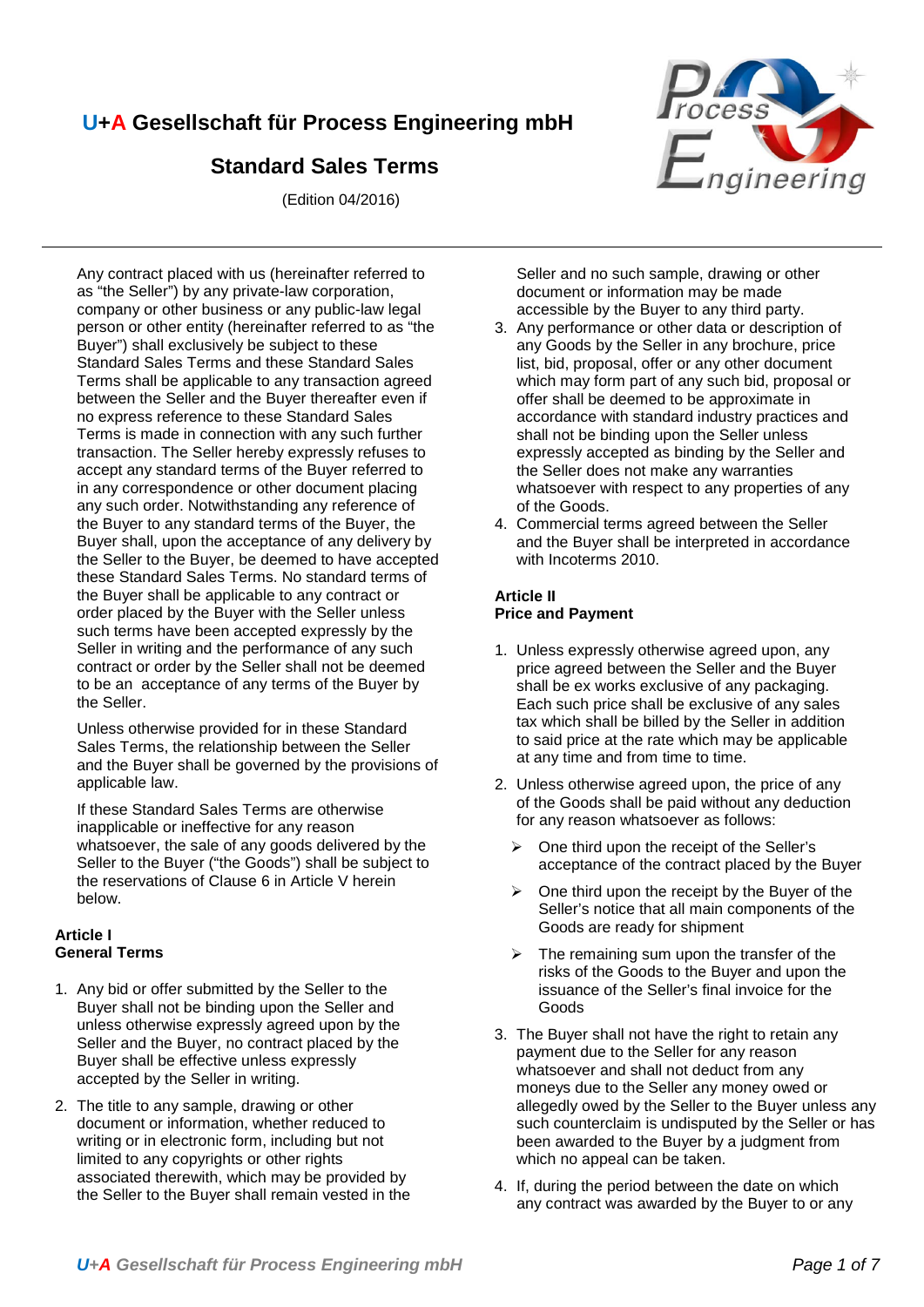order was placed by the Buyer with the Seller and the date on which production for the performance of said contract or order commences, any labor, material and/or production costs associated with said contract or order increase for any reason for which the Seller is not liable and the cost of any of the Goods (as defined in Section 255 of the German Commercial Code) as determined in accordance with generally accepted German accounting principles is shown by the Seller to have risen by more than twenty percent (20%) since the date of contract award or order placement, then the Seller shall have the right to redetermine the price of any such Goods payable by the Buyer under said contract or order provided however that the Seller shall not be entitled to increase said price by more than the increase in said cost.

5. The Buyer shall pay any amount owing to the Seller within seven (7) calendar days from the due date for the payment of said amount.

### **Article III Delivery Time and Late Delivery**

- 1. The time available to the Seller for the delivery of the Goods ("Delivery Time") shall be as agreed between the Parties in the contract placed. The Seller shall not be obligated to deliver within said Delivery Time unless all technical and commercial details have been agreed upon order placement and the Buyer performs all of its obligations under said contract or order such as, without limitation, any obligation to obtain necessary certificates, approvals or permits from agencies or authorities and the obligation to make any advance payment provided that any non-satisfaction of any of the preceding conditions shall operate to increase the Delivery Time reasonably and further provided that no delay for which the Seller may be liable shall operate to increase the Delivery Time.
- 2. The Seller shall not be obligated to deliver any Goods within the Delivery Time unless the Seller receives deliveries from its suppliers as and when ordered by the Seller provided that the Seller shall notify the Buyer as soon as reasonably possible of any delay in delivery it may become aware of.
- 3. The Seller shall be deemed to have delivered within the Delivery Time if the Goods have left the Seller's works prior to the expiry of the Delivery Time or the Seller has notified the Buyer prior to the expiry of the Delivery Time that the Goods are ready for Delivery.
- 4. If the Buyer fails to make any payment to the Seller under any contract or order whatsoever when said payment is due, the Seller shall, upon notice to the Buyer, have the right to discontinue performance under the contract awarded or the order placed for the Goods until the payment the

Buyer has failed to make when due has been received provided however that the Seller shall not have said right if the payment so due but not made is immaterial.

5. If the Seller is unable to deliver any Goods within the Delivery Time for reasons of force majeure, due to any labor dispute or due to any circumstances beyond the reasonable control of the Seller then the Delivery Time shall be extended reasonably. The Seller shall notify the Buyer of the commencement and the end of any such circumstances as soon as may be reasonably possible.

# **Article IV**

# **Transfer of Risk and Acceptance**

- 1. Unless expressly otherwise agreed upon between the Seller and the Buyer, the Goods shall be delivered ex works.
- 2. If the Goods to be delivered by Seller to the Buyer are divisible, then the Seller shall have the right to deliver and to invoice to the Buyer said Goods in reasonable parts and the Buyer shall not have the right to retain payment for any such reasonable part on the grounds of the nondelivery of any other parts of the Goods.
- 3. If any delivery by the Seller to the Buyer requires acceptance by the Buyer under any express provision of the order placed by the Buyer or at law, then any delivery by the Seller to the Buyer shall be deemed to have been accepted by the Buyer if and in as far as
	- any Goods manufactured or processed by the Seller are, after delivery, sold to or allowed to be used by any third party or
	- $\triangleright$  any Goods manufactured or processed by the Seller are, after delivery, processed or mixed or combined with any other things with the agreement of the Buyer or
	- any Goods manufactured or processed by the Seller are, beyond trials or tests, used by the Buyer or by any third party with the agreement of the Buyer or
	- the Goods are accepted by any purchaser from the Buyer

whatever may be earlier provided that any prior acceptance under the contract awarded or the order placed by the Buyer or at law shall take precedence over any acceptance under this Clause.

#### **Article V Retention of Title**

1. The title to all Goods delivered by the Seller to the Buyer shall remain vested in the Seller until the full payment of all accounts receivable by the Seller from the Buyer for any reason whatsoever provided that under current account arrangements the title so retained shall be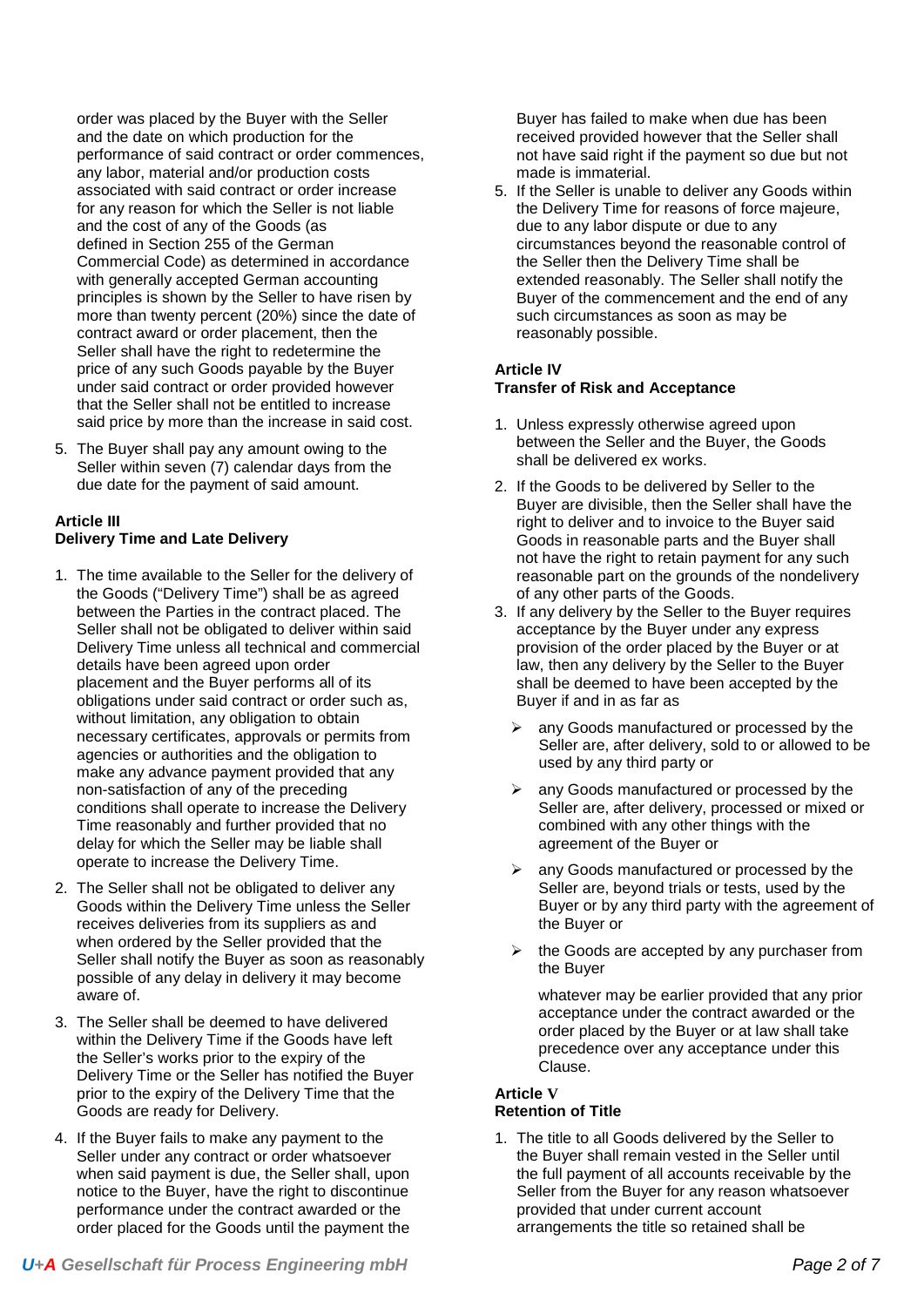deemed to be security for any balance owed to the Seller.

2. The Buyer shall not dispose of any of the Goods the title to which is so vested in the Seller ("Title Reservation Goods") other than in the Buyer's ordinary course of business provided that the Buyer shall no longer have the right so to dispose of any Title Reservation Goods if and as soon as the Buyer fails to make payments when payments are due. The Buyer shall not have the right to pledge or to transfer by way of security the title to any Title Reservation Goods. The Buyer shall be obligated to maintain the rights of the Seller if the Title reservation Goods are sold by the Buyer to any third party under credit arrangements. The Buyer shall promptly notify the Seller of any lien of attachment, execution or garnishment or any seizure or the like relating to any Title Reservation Goods.

The Buyer hereby assigns to the Seller and the Seller hereby accepts the Buyer's assignment of any title to payment for any of the Goods resold by the Buyer to any purchaser and any security received by the Buyer from any such purchaser for any such payment provided however that the Buyer shall, subject to any notice to the contrary given by the Seller, have the right to collect any such payment and to enforce any such security at its cost. Upon the request of the Seller, the Buyer shall notify the Seller of the debtors against which titles to payment so assigned are held, the securities provided therefore, the type and the amount of the debt of each such debtor and the type and the amount of each such security and deliver to the Seller all documents which may be necessary to collect any amount so owed by any such debtor. Upon notice to the Buyer, the Seller shall have the right to notify any such debtor of the assignment of the title to payment by the Buyer to the Seller hereunder.

- 3. If the Goods are sold by the Buyer to any purchaser together with any other goods the title to which is not vested in the Seller, then a share of the full title to payment of the Buyer under said sale to said purchaser equal to the price of said Goods agreed between the Buyer and the Seller shall be deemed to have been assigned by the Buyer to the Seller.
- 4. Upon the request of the Buyer, the Seller shall waive any title to Goods delivered by the Seller to the Buyer in as far as the value of all Goods the title to which has been retained by the Seller hereunder exceeds one hundred ten percent (110%) of the value of all titles to payment the Seller holds against the Buyer.
- 5. The Buyer shall, as of the transfer of risks associated with Title Reservation Goods, insure all Title Reservation Goods against any damage or loss or destruction as a result of any fire, inundation, flooding or theft or any destruction or loss or damage in transit provided that the Buyer shall notify the Seller promptly of any such

destruction or loss or damage and shall, upon the request of the Seller, provide to the Seller any documentation of any such loss or damage such as, without limitation, any expert report on said destruction or loss or damage, the names of the insurers of said Goods and, as requested by the Seller, the insurance policy or policies relating to the Title Reservation Goods or insurance certificates issued by the insurer or the insurers for the Title Reservation Goods. The Buyer hereby assigns to the Seller, conditionally as of the time of any such destruction or loss of or damage to any Goods, any title against any insurer or any party liable for any such destruction or loss or damage to a maximum amount equal to the price agreed for any such Goods affected by any such destruction or loss or damage by way of security for all moneys owed by the Buyer to the Seller.

- 6. Any processing of any Title Reservation Goods by the Buyer shall be for the Seller and the Seller shall be deemed to be the processor for the purposes of Section 950 of the German Civil Code. If Title Reservation Goods are processed, combined or mixed with other goods the title to which is not vested in the Seller, then a fraction of the title to the new product equal to the ratio between the price invoiced to the Buyer for the Goods so processed, combined or mixed and the sum of the price invoiced to the Buyer for the Goods so processed, combined or mixed and the price or prices invoiced to the Buyer for the other goods so processed, combined or mixed shall be vested in the Seller. The Buyer shall be the custodian of any such new product the title to which is vested in the Seller in total or in part for the Seller. If any such Title Reservation Goods are processed, combined or mixed with goods of the Buyer and the goods of the Buyer are the main constituents of the new product thereby created, then the Buyer shall be deemed to have transferred to the Seller a fraction of the title to any such new product computed in accordance with the principles of the preceding sentence and shall be the custodian of said new product for the Seller.
- 7. The provisions of Clauses 1 through 4 hereinabove applicable to Title Reservation Goods shall apply mutatis mutandis to any new product obtained by processing, combination or mixing in which the Seller acquires in total or in part a title through the operation of this Clause.
- 8. If these Standard Sales Terms have not been agreed effectively, any transfer of title to any of the Goods shall be subject to the Seller receiving the full price agreed between the Seller and the Buyer therefore.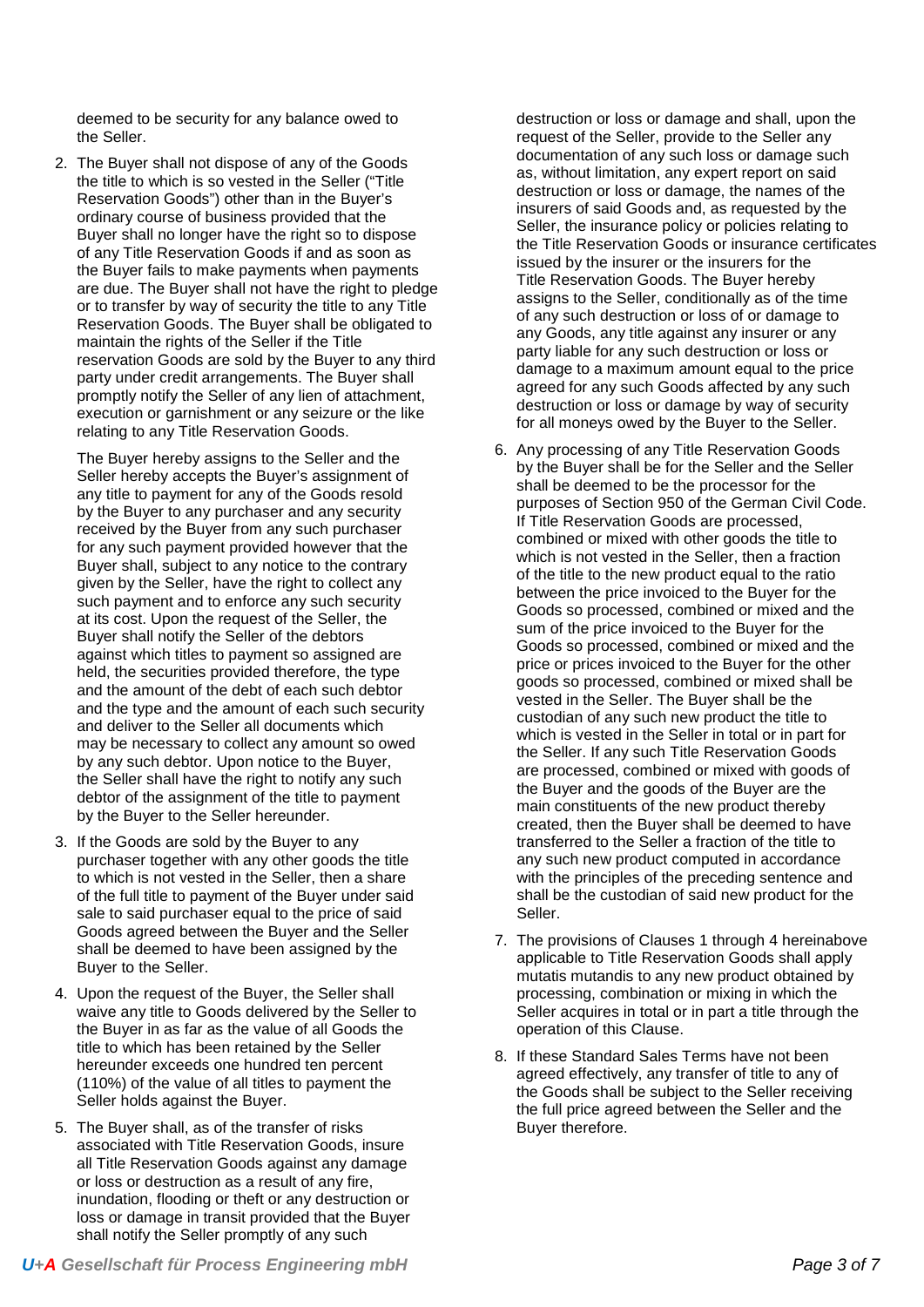### **Article 6 Defects**

- 1. General
- 1.1 If Section 377 or Sections 377 and 381 of the German Commercial Code (sales and contract manufacture agreements between business organizations as defined in Section 1 et seq, of the German Commercial Code) are applicable to the order placed, the Buyer shall notify the Seller promptly of any patent defect in any of the Goods provided that said notice shall be given no later than on the fourth (4th) working day following the delivery of said Goods. Any latent defect in any of said Goods shall be notified promptly by the Buyer to the Seller provided that said notice shall be given no later than on the fourth (4th) working day following the discovery of said defect. Each such notice of any defect in any of the Goods shall be in writing. The conditions applicable to any such notice and the effects of a late notice of any defect in any of the Goods shall furthermore be governed by the conditions of law (Sections 377, respectively 377 and 381 of the German Commercial Code),
- 1.2 If the Buyer is not a business organization, notice of any patent defect in any of the Goods delivered by the Seller to the Buyer shall be given by the Buyer to the Seller within two (2) weeks following the delivery of said Goods in the case of sales and contract manufacture agreements and within two (2) weeks following acceptance in the case of service agreements. The term provided for hereinbefore shall be deemed to have been complied with if said notice is forwarded by the Buyer within said term and received by the Seller within four (4) weeks from such delivery or acceptance as the case may be. The Buyer shall not be entitled to any remedy for any patent defect in any of the Goods if the Buyer fails to give notice as aforesaid unless and in as far as
	- the Seller is liable for said defect due to willful act, neglect or omission, any act of bad faith or any gross negligence,
	- said defect is covered by a warranty of the Seller in accordance with Section 443 of the German Civil Code or
	- $\ge$  said defect is claimed in connection with loss of human life, injury, impairment of health or loss of freedom

provided that any liability of the Seller for any such defect shall be excluded in accordance with the provisions of law such as but not limited to the provisions of Section 640, paragraph 2, or Section 442 of the German Civil Code if the Buyer had known said defect or did not know said defect due to its own gross negligence.

#### 2. Product Defects

- 2.1 If any of the Goods delivered by the Seller to the Buyer is defective, the Seller shall remedy said defect by repair or replacement. If said remedial action fails, then, subject to the provisions on damages in Article VII herein below, the Buyer shall be entitled to any of the remedies provided for by law.
- 2.2 If any remedial action is taken by the Seller, then the Seller shall bear all costs and expenses occasioned by the removal of said defect such as, without limitation, any transportation or traveling expenses or any labor or material costs provided however that any extra costs occasioned by the Buyer moving the Goods after delivery to a place other than the registered premises of the Buyer shall be carried by the Buyer unless the removal of said Goods is a use for which the Goods are intended.
- 2.3 The Buyer shall give the Seller the time and the opportunity which may be needed to remove any defect in any of the Goods provided that the Seller shall not be held liable for any consequences of not being given such time and opportunity.
- 2.4 Any repair or replacement by the Seller with respect to any Goods shall irrespective of the scope of any such repair or replacement not be deemed to be an acceptance of any liability for any defect in any of the Goods claimed by the Buyer provided that no persons other than legal representatives or procurators under Sect. 49 German Commercial Code ("Prokuristen") of the Seller shall have the right to accept any liability for any defect on behalf of the Seller.
- 2.5 If any defect in any of the Goods claimed by the Buyer shows not to be a defect for which the Seller is liable, then the Buyer shall reimburse to the Seller all costs reasonably incurred by the Seller to remove said alleged defect in good faith provided that material and labor costs so incurred by the Seller shall be reimbursed at the Seller's standard rates applicable at the time when the alleged defect was so removed.
- 2.6 The Buyer shall not be entitled to the removal by the Seller of any defect due to any of the following:
	- > Improper use of any Goods or use of any Goods for a purpose for which the Goods are not fit or defective installation or commissioning of the Goods by the Buyer or any third party
	- $\triangleright$  Natural wear and tear, improper or negligent handling, improper maintenance or use of any unfit consumables or utilities
	- $\triangleright$  Defective construction work, unsuitable foundations or chemical, electrochemical or electrical interference unless caused by the Seller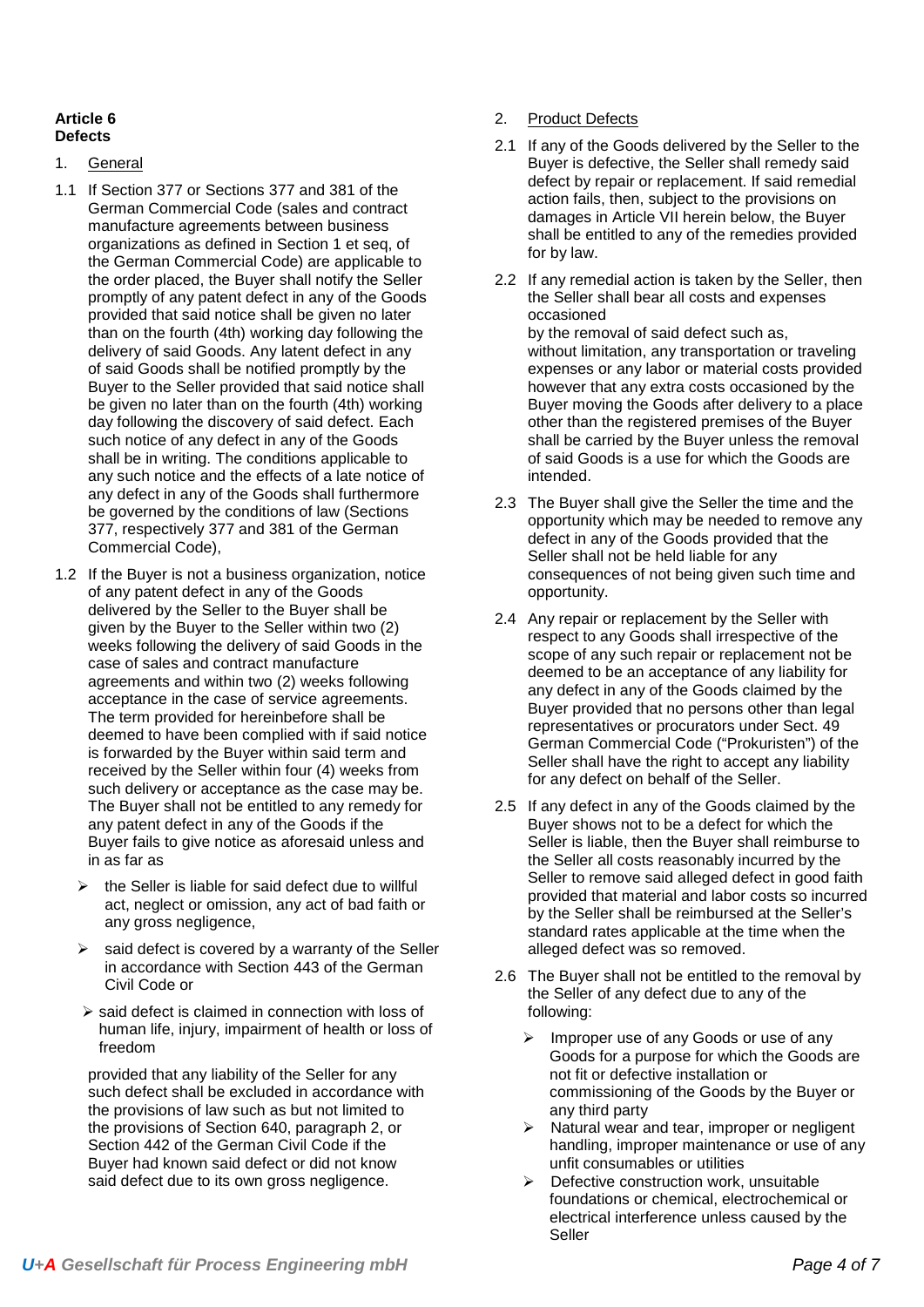- 2.7 The Seller shall not be held liable for the consequences of any improper or inappropriate removal of any defect in any of the Goods by the Buyer or any third party or any modification to any of the Goods made without the Seller's prior consent.
- 3. Legal Defects
- 3.1 The liability of the Seller for the Goods not to be in breach of any third-party industrial property rights or copyrights shall be limited to the Federal Republic of Germany and the country in which the Buyer is registered. The Seller shall have no such liability for any other country, such as any country to which the Goods may be moved by the Buyer, unless such other country has been notified by the Buyer to the Seller prior to awarding the contract or placing the order for the Goods.
- 3.2 If the use of the Goods delivered by the Seller to the Buyer is in breach of any third-party industrial property rights or copyrights and the Seller is liable for said breach according to Clause 3.1 hereinabove, the Seller shall, at its cost, obtain for the Buyer the right to continue the use of said Goods or modify said Goods in a manner reasonably acceptable to the Buyer so that said Goods will no longer be in breach of any such industrial property rights or copyrights. If such rights cannot be obtained at reasonable commercial terms or within a reasonable period of time and if the Goods cannot be so modified, then the Buyer shall have the right, at its discretion, to rescind the contract awarded by the Buyer to the Seller or the order placed by the Buyer with the Seller or to obtain from the Seller a reasonable reduction in the price of said Goods.

The Seller shall in any such event further indemnify the Buyer against any undisputed claims or any claims determined by non-appealable court decision of the owners of such industrial property rights or copyrights.

- 3.3 Subject to Clause 3.4 herein below, the Buyer shall not have the rights under Clause 3.2 hereinabove, unless
	- $\triangleright$  the Buyer notifies the Seller promptly of any breach of industrial property rights or copyrights claimed by any third party,
	- $\triangleright$  the Buver reasonably supports the defense of any such claims by the Seller and allows the Seller to make modifications as referred to in Clause 3.2 hereinabove,
	- $\triangleright$  the Buyer allows the Seller to defend at its own cost any such claim or to make any out-of-court settlement with respect to any such claim as the Seller may think fit,
	- $\triangleright$  the legal defect is not due to any instructions given by the Buyer to the Seller and
	- the legal defect is not due to any modification

of the Goods by the Buyer or any use of the Goods not in conformity with the intended use.

- 3.4 Notwithstanding the limitations in Clauses 3.2 and 3.3 hereinabove, the provisions laid down by law shall apply, if and in as far as
	- the title of the Buyer against the Seller is held under Section 478 or under Sections 651 and 478 of the German Civil Code,
	- $\triangleright$  the Seller is liable for the breach of the industrial property rights or the copyrights due to any willful act, neglect or omission or any gross negligence on the part of the Seller,
	- $\triangleright$  the Seller warranted (as provided for in Section 443 of the German Civil Code) that the Goods will not violate any industrial property rights or copyrights or
	- any damages claimed as a result of any breach of any industrial property rights or copyrights are on the grounds of any loss of life, injury, loss of health or loss of freedom.
- 4. Warranties Under Section 443 of the German Civil Code No person other than a legal representative or a procurator under Sect. 49 German Commercial Code ("Prokuristen") of the Seller will have the right to agree any warranties according to Section 443 of the German Civil Code.

# **Article VII Liability and Damages**

- 1. The Seller shall be liable for any willful acts, neglects and omissions and any gross negligence of its legal representatives and/or any other persons authorized by the Seller to perform any of the obligations of the Seller under any contract awarded to the Seller or order placed with the Seller ("Agent or Employee").
- 2. In the event of any ordinary negligence of any legal representative, Agent or Employee of the Seller, the liability of the Seller shall be limited to liability for any loss or damage the Seller foresaw when the contract was awarded or the order was placed by the Buyer or should have foreseen when the contract was awarded or the order was placed by the Buyer considering the circumstances the Seller knew or should have known when the contract was awarded or the order was placed by the Buyer. If and in as far as any loss or damage suffered by the Buyer due to the ordinary negligence of any legal representative, Agent or Employee of the Seller is compensated by any final payment by any insurer under any insurance contract against loss or indemnity concluded by the Buyer or for the Buyer such as, but not limited to any liability, all-risks, transportation, fire or business interruption insurance, the liability of the Seller shall be limited to any losses incurred by the Buyer as a result of any such insurance claim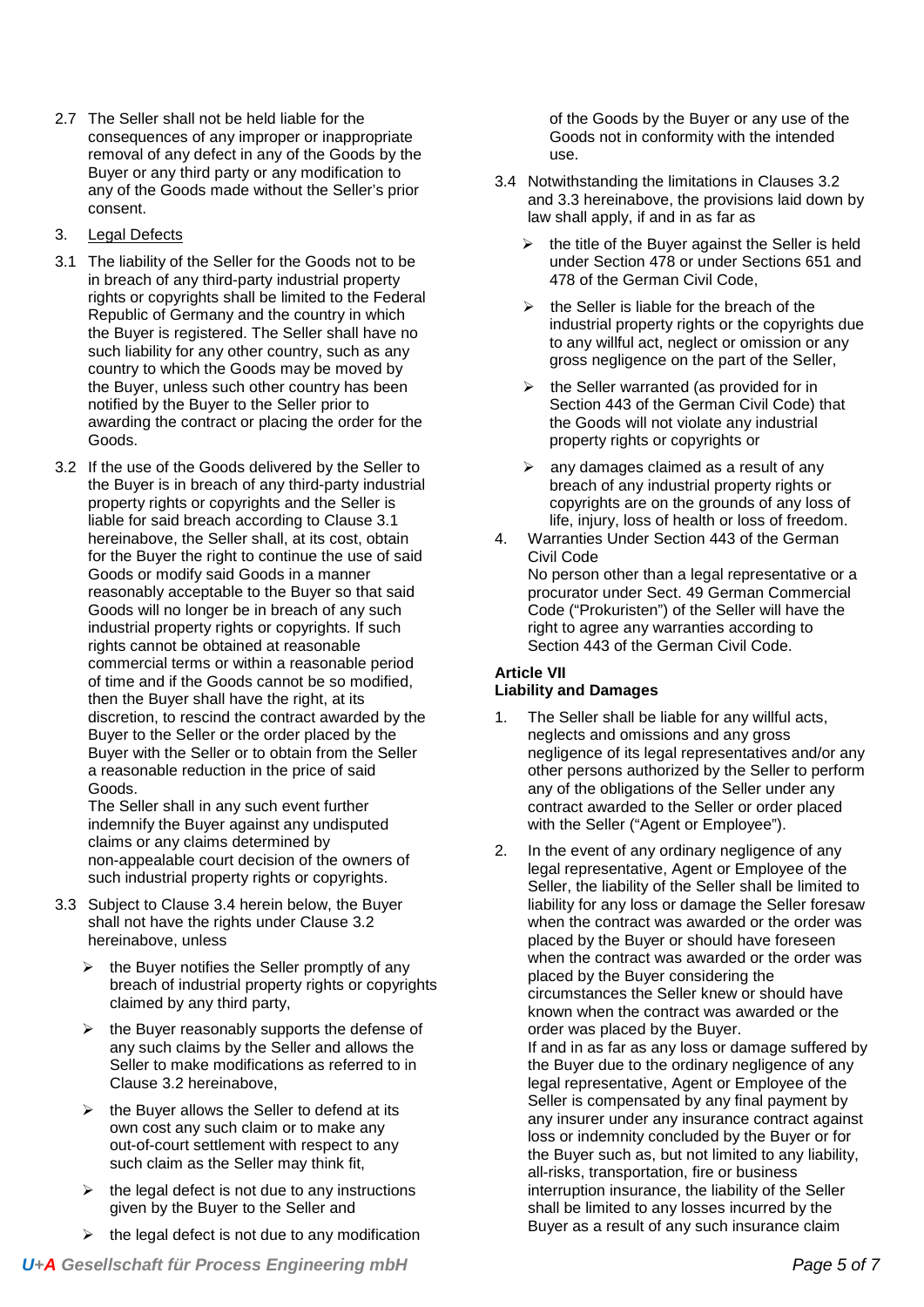such as, without limitation, any increase in insurance

premium. Any liability of the Seller for any loss or damage caused by the ordinary negligence of any of the legal representatives, Agents or Employees of the Seller and covered by a final insurance payment to the Buyer shall be excluded.

Subject to the limitations provided for hereinbefore, any liability of the Seller for any loss or damage caused by the ordinary negligence of any legal representative, Agent or Employee of the Seller shall for each incident be limited to an amount of ten million Euros (10,000,000 €).

- 3. The exclusions and limitations of liability provided for hereinabove shall not apply,
	- if and in as far as the Seller is held liable for any human loss of life, injury or loss of health,
	- $\triangleright$  if and in as far as the Seller is held liable under the German Product Liability Act or
	- if and in as far as the Seller is held liable under any warranty in accordance with Section 443 of the German Civil Code agreed by the Seller to provide security to the Buyer with respect to the loss or damage incurred by the Buyer.
- 4. The provisions of Clauses 1 through 3 hereinabove shall not operate to alter any of the provisions of law regarding the onus probandi.

# **Article VIII Limitation**

- 1. The period of limitation with respect to any defect shall be a period of one (1) year provided that said period shall be five (5) years for any defect in any Goods serving as civil engineering structure or structures or any defect in any civil engineering structure caused by any Goods ordinarily used in civil engineering structures.
- 2. The period of limitation with respect to any other cause under the contract awarded or the order placed by the Buyer or any other cause outside said contract or order shall be a period of eighteen (18) months.
- 3. Notwithstanding the provisions of Clauses 1 and 2 hereinabove, the periods of limitation allowed by law shall apply, if and in as far as
	- $\triangleright$  the title held by the Buyer against the Seller is under Section 478 or Sections 651 and 478 of the German Civil Code,
	- the title of the Buyer is held on the grounds of any willful act, neglect or omission, any act of bad faith or any gross negligence on the part of any of the legal representatives, Agents or Employees of the Seller,
	- the title held by the Buyer against the Seller is on the grounds of any loss of life, injury, loss of health or loss of freedom of any person,
- the title held by the Buyer against the Seller is under the German Product Liability Act,
- $\triangleright$  the title held is on the grounds of a third party title in rem which grants any such third party a title to the surrender of the Goods (Sect. 438 para.1 subpara. a German Civil Code) or
- the title held is on the grounds of any title recorded in any register of deeds (Sect. 438 para.1 subpara. b German Civil Code).

The provisions in Clases 1 and 2 shall further not apply if the title is held by the Buyer under a warranty of the Seller in accordance with Section 443 of the German Civil Code provided that any such title shall exclusively be subject to the provisions of Clause 4 herein below.

- 4. The period of limitation applicable to any warranty of the Seller in accordance with Section 443 of the German Civil Code shall commence upon the delivery of the Goods to the Buyer or, if acceptance by the Buyer is required by law, upon the acceptance of the Goods by the Buyer provided that, in the event of bad faith, said period shall commence as provided for in Section 438, paragraph 3, of the German Civil Code. Said period shall terminate as provided for in Section 438 of the German Civil Code unless a shorter period has been agreed according to the terms of the warranty under Section 443 of the German Civil Code.
- 5. Clauses 1 through 4 hereinabove shall not operate to alter any of the provisions of Sections 196, 197 and 479 of the German Civil Code or any of the provisions of law applicable to the onus probandi.

# **Article IX Software Use**

If the contract awarded by the Buyer to the Seller or the order placed by the Buyer with the Seller provides for the supply of software, the Buyer will be granted a non-exclusive right to use said software and any documentation of said software. Said software will be supplied by the Seller to the Buyer for use with the Goods delivered by the Seller to the Buyer provided that the Buyer shall not have the right to use said software on more than one system.

Any copying, modification or translation of said software or any conversion of the object code of said software into source code shall be limited as provided for in Section 69 et seq. of the German Copyright Act. The Buyer agrees not to remove from said software any reference to the developer of said software such as, without limitation, any copyright reference and not to modify any such reference unless the prior express content of the Seller has been obtained.

Any other rights associated with such software and any documentation of said software and any